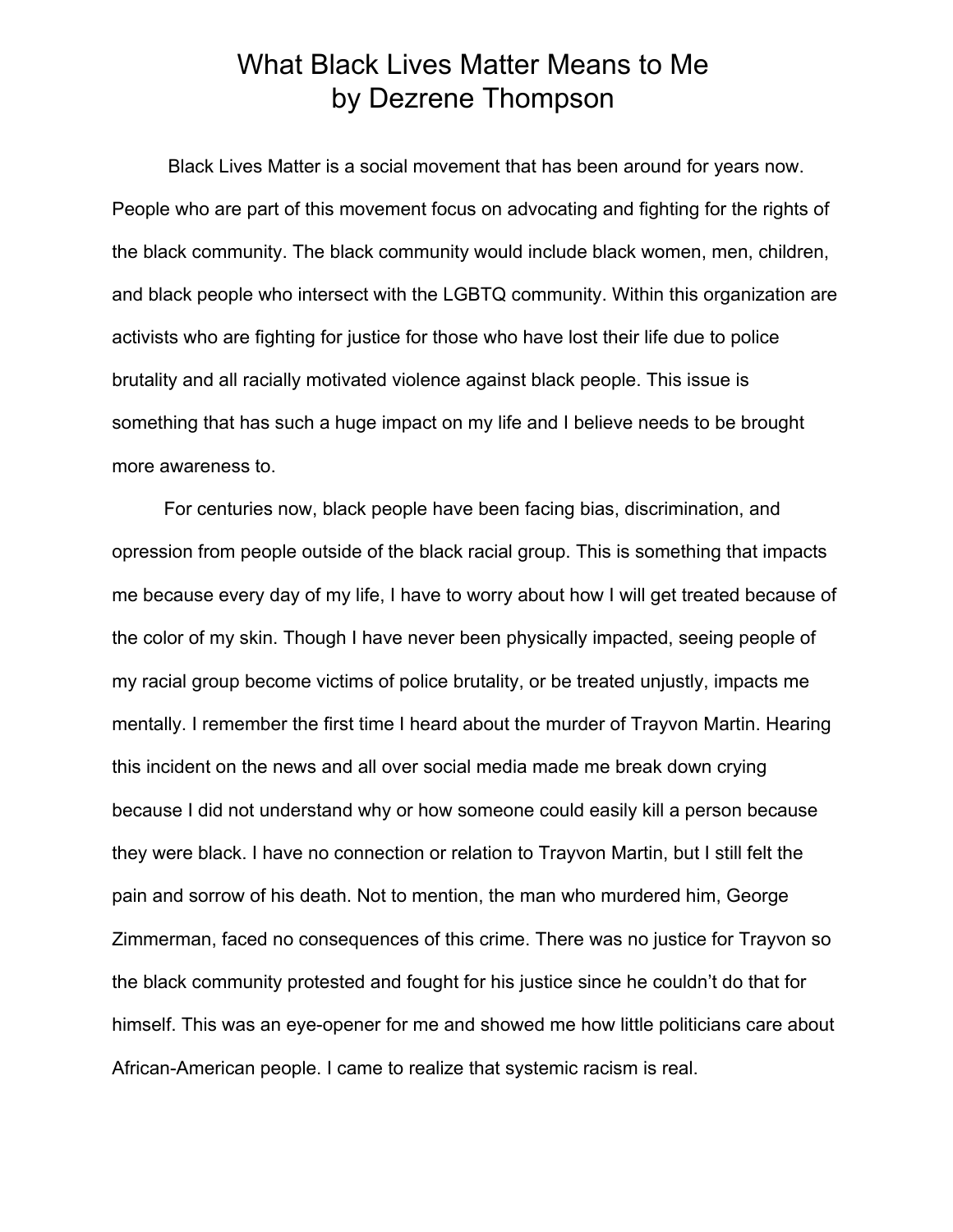For the past years, I feel like nothing has changed. Police are overusing their authority and power, specifically towards the black community. When someone in your community is being attacked, it feels like the whole community is being attacked as well. Every day, when I go on social media I feel like I see a new black victim of police brutality. What makes matters worse is the fact that the police officers who committed the crime are facing little to no consequences. No one is being held accountable for these murders or attacks of innocent human beings. I see videos of black people being treated like animals, being thrown and tased by the police. My heart breaks and I find myself crying looking at these videos and end up having to log out for the day. Every time I see a hashtag on instagram saying "Justice for…" I get angry because why is it that African-Americans have to constantly fight for justice? Eric Garner, Sandra Bland, Jamar Clark, Elijah McClain, Breonna Taylor, and George Floyd. This isn't even a quarter of the list of black people who have lost their lives to police brutality and received no justice at all.

 I should not feel like my civil rights are at risk, but unfortunately I do. My heart should not drop every time I see a police officer driving behind me, but unfortunately it does. What is happening towards people within my racial group greatly impacts me because it puts me in a position where I fear for my own life. Not only do I fear for my life, but I fear for my family's lives as well. I fear that one day my dad, my brother, my mom, or my sister will become a hashtag on instagram. I fear that my one year old nephew will have to grow up in this world understanding that people will treat him differently for the way he looks. This is why I fight. I fight for the lives that have been lost, I fight for my life, my family's life, and all the lives of the black community. I protest